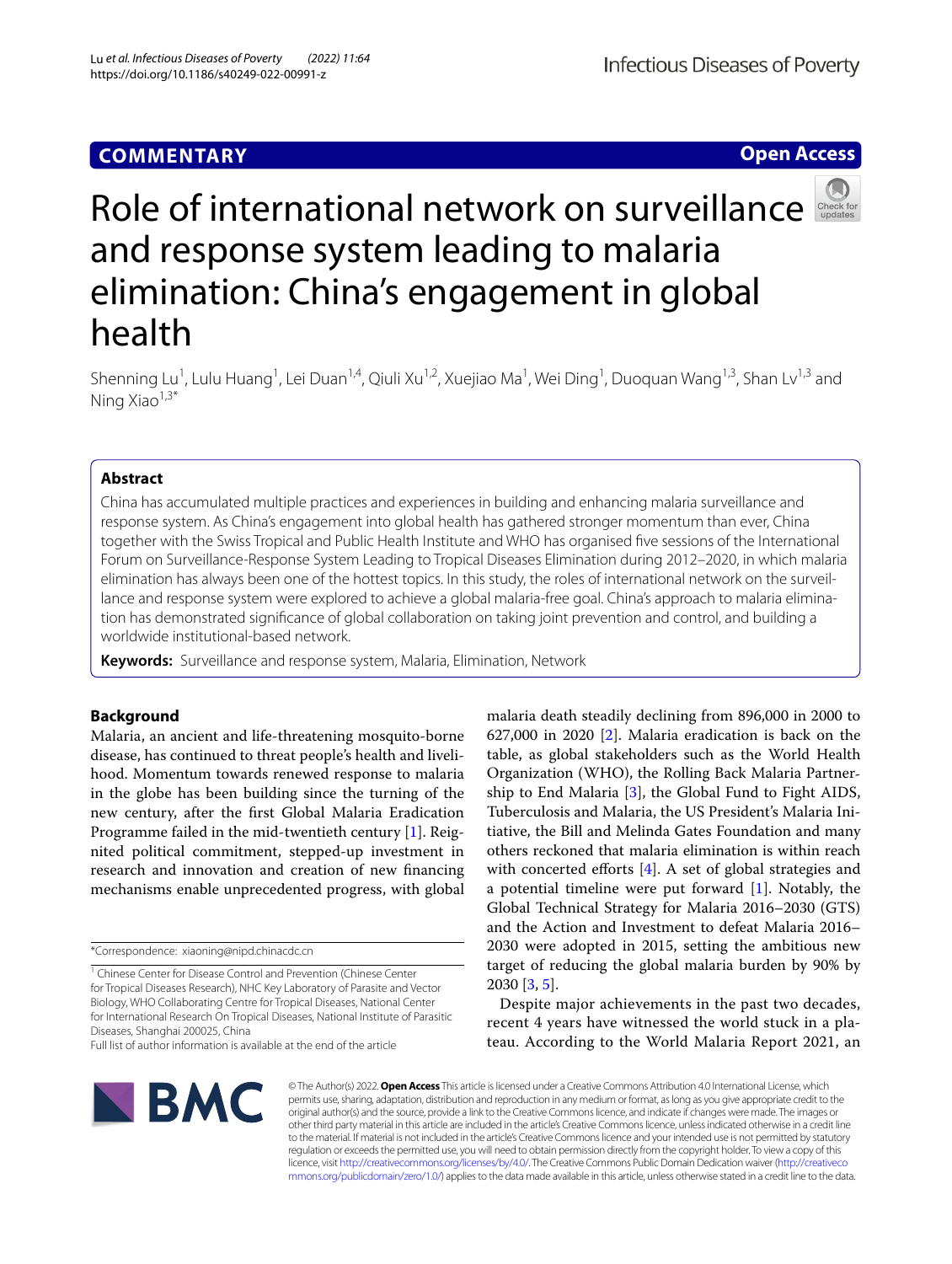estimated 241 million malaria cases occurred leading to 627,000 deaths in 2020, most critically afecting sub-Saharan Africa [[2](#page-4-1)]. Additionally, the future of malaria seems bleak under the COVID-19 pandemic, which puts strains on the malaria interventions worldwide. The gains made in saving lives from over the past 20 years could be lost, unless all of the WHO guidelines against both the COVID-19 pandemic and malaria are followed [[6\]](#page-4-5).

Surveillance and response have been recognized as crucial steps in efective control and elimination of tropical diseases, malaria included [[7\]](#page-4-6). Malaria surveillance has transformed into and become a key intervention under the Pillar 3—transform malaria surveillance into a core intervention according to GTS [\[5](#page-4-4)]. By providing timely, specifc data and information at a national level or certain geographical areas, the surveillance system is pivotal to empower a more focused malaria response [[8\]](#page-4-7).

China has made tremendous progress towards malaria elimination—China has been certifed as malaria-free country by WHO on June 30, 2021. With a robust and improved malaria surveillance and response system (SRS) network both domestically and internationally, China is able to not only secure and maintain a malaria-free future within its border but also has huge potential to contribute to global malaria elimination efforts  $[8, 9]$  $[8, 9]$  $[8, 9]$  $[8, 9]$  $[8, 9]$ . This is a review of the international network on SRS led by China and its implications for malaria elimination.

#### **The role of the SRS in malaria elimination**

Surveillance of infectious disease is recognized as the cornerstone of public health decision-making and practice. Weak surveillance system stands as one of challenges for malaria elimination. Malaria surveillance has been defned as to collect data in a systematic way, consolidate information and deliver it quickly to guide the decision making towards malaria prevention and control actions [[10](#page-4-9)]. In recent years, even though the surveillance systems in most high-burden countries have been considerably improved, they still fail to capture essential malaria data in a complete, accurate and timely manner, thus making it difficult to optimize response plan, evaluate the diseases trends, inequalities, and gaps in interventions, and respond to outbreaks [\[11](#page-4-10)]. A robust SRS can efectively identify specifc high-risk populations, determine their size, and track them over time with adequate representativeness to accurately assess the rates of infection, and the use of preventive measures. Surveillance may function most intensively as an intervention while the programme is the closest to elimination and efective surveillance is required at all points on the path to elimination.

## **China's surveillance‑response towards malaria‑free future**

With 30 million cases of the disease annually in the 1940s and no indigenous malaria cases since 2017, China became the 40th country and the most populous one to be certifed malaria-free by WHO [[12,](#page-4-11) [13](#page-5-0)]. Practices and experiences in building and enhancing the malaria SRS in China's 70-year effort could be shared with the malaria epidemic countries which face gaps in surveillance coverage, health information architecture, data capture, and etc. [[14\]](#page-5-1).

In China, the SRS has been well integrated within its public health system [[15](#page-5-2)]. From the beginning of the national malaria control programme in the 1950s, a nationwide malaria surveillance system was gradually established and later reinforced in 2005 when 62 sentinel sites were set up [\[16\]](#page-5-3). As China entered malaria elimination phase in 2010, the focus of surveillance and response has shifted to individual cases and foci. In 2012 the national surveillance systems was initiated which comprises routine surveillance and sentinel surveillance [[17\]](#page-5-4). For the routine surveillance, a national network of case reporting and case management is formed from the county level, municipal level, provincial level to national level, while entomological surveillance, antimalarial drug resistance surveillance, surveillance on population at risk are carried out as a sentinel surveillance. The "1-3-7" norm (case notifcation within 1 day, case investigation within 3 days and focus disposal within 7 days) was adopted to rapidly detect and identify all malaria infections and ensure an appropriate treatment before any secondary infected cases or local transmission may occur. The national roll-out of the "1-3-7" norm presented with good performance, with all cases reported within 24 h after diagnosis, 97.9% (2619/2674) of them investigated on epidemiology within 3 days, and 2326 foci identifed, investigated and responded to within 7 days in 2019 [\[18](#page-5-5)]. Recognized by WHO, the "1-3-7" norm has been recommended as a surveillance and response strategy within the Greater Mekong Subregion, including Cambodia and Thailand, as well as that been modified as 1,7-malaria Reactive Community-based Testing and Response approach in the context of Tanzania [[19](#page-5-6), [20\]](#page-5-7).

The surveillance and response network in China plays a crucial role in identifying public health problems, ascertaining the distribution and epidemic dynamics of malaria nationwide, detecting outbreaks and epidemic anomalies, evaluating the efects of on-site interventions and identifying risk factors as well as at-risk populations and regions.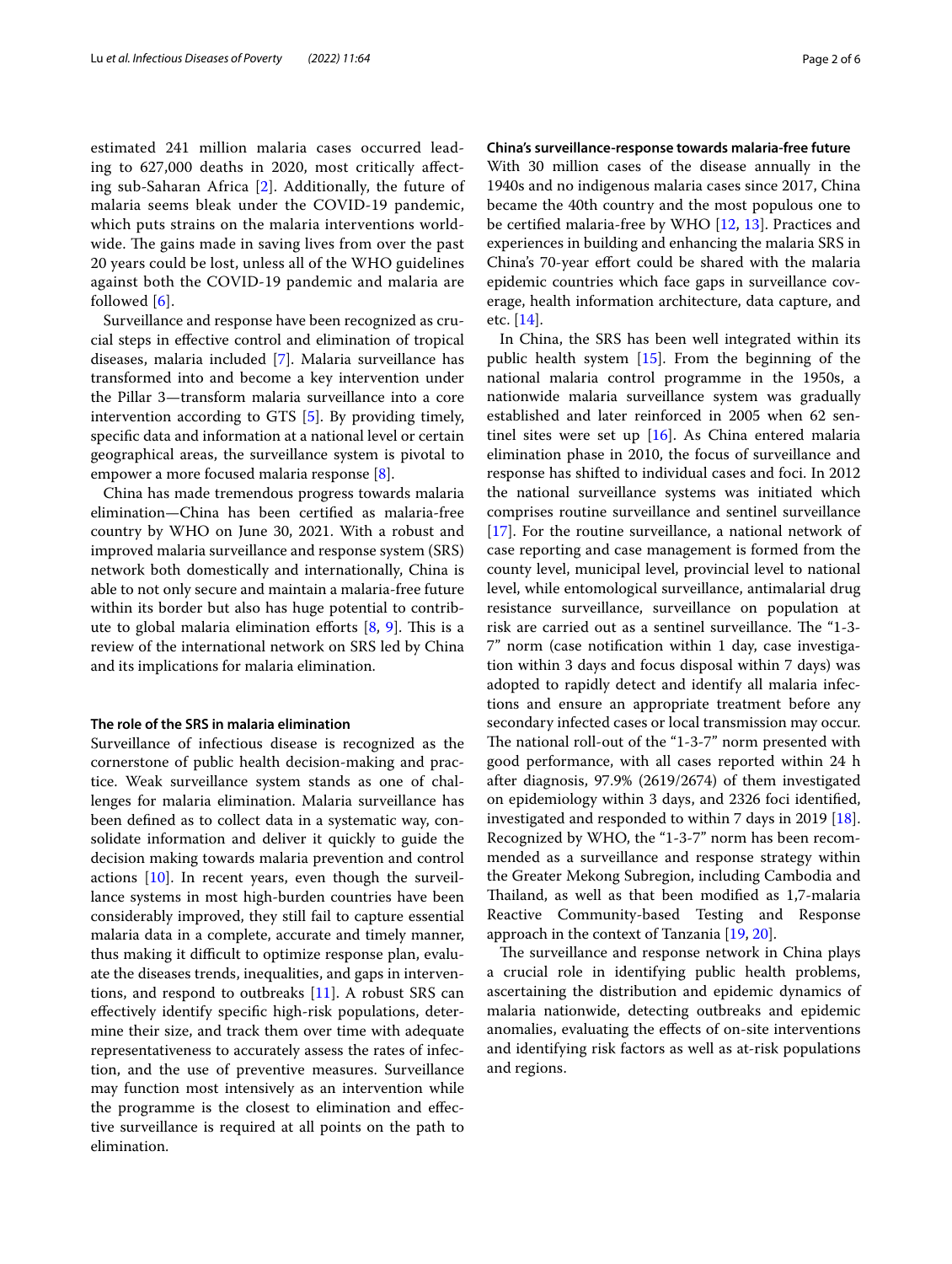## **A case study of the International Forum on the SRS**

China's engagement into global health has gathered strong momentum. Following the establishment of public health network for cooperative opportunities launched in 2017 during the Belt and Road High-Level Meeting, the Institutional-based Network of China-Africa Cooperation on Malaria Elimination (INCAM) was founded at the High-Level Meeting on China-Africa Health Cooperation in the following year. China has begun to collaborate with the international community to call for a wider network on the SRS, given its experience in applying innovative genetics-based approaches and tools which could ofer game-changing results when applied to other settings with ongoing transmission, and even on the path to malaria elimination [\[21\]](#page-5-8). As the WHO Collaborating Centre for Tropical Diseases, the National Institute of Parasitic Diseases (NIPD) at Chinese Center for Disease Control and Prevention (China CDC) has been playing an important role in organizing and coordinating the activities of both domestic and international network on the SRS [[22\]](#page-5-9).

The International Forum on Surveillance-Response System Leading to Tropical Diseases Elimination (ISRS) is an exemplary event in advocating the international network on malaria SRS. Bringing together scientists in research, public health and health policy, this forum is jointly supported by NIPD at China CDC, the Swiss Tropical and Public Health Institute and WHO. ISRS aims to share the knowledge and experiences pertaining to the control, prevention and elimination of major tropical diseases and to discuss novel approaches towards the establishment of an integrated surveillance-response platform and network, in which malaria is listed high on the agenda. In-depth discussion was held on current challenges, opportunities, and measures to foster reliable efective SRS as a strategic key for endemic countries moving towards the elimination. After the frst ISRS in 2012, the participants suggested that the forum should be convened every 2 years, to keep abreast of the latest research priorities and discuss challenges in implementing local, national, or regional SRS.

As of 2020, a total of fve ISRS have been organized, which have gained increasing attention and impacts within the international malaria and NTDs community. The number of stakeholders who participated in the ISRS is estimated to grew a tenfold from around 100 from 10 countries in 2012 to 1000 from 40 countries in 2020. The surge of the participants in the latest forum was mainly contributed to the live broadcast as the consequence of COVID-19 pandemic, which allowed the ISRS reach a broader range of the participants. The agenda for discussion on the malaria SRS in each ISRS closely followed

| Time            | Presentations related to malaria SRS                                                                                                                                                                                                                                                         | Outputs                                                                                                                                                                                          |
|-----------------|----------------------------------------------------------------------------------------------------------------------------------------------------------------------------------------------------------------------------------------------------------------------------------------------|--------------------------------------------------------------------------------------------------------------------------------------------------------------------------------------------------|
| 1st ISRS (2012) | -How to establish more effective and novel SRS in tailored to the<br>various disease endemic areas                                                                                                                                                                                           | -1 summary report<br>-4 research priorities<br>-Inauguration of IDP<br>- 1 MoU signed with LSHTM                                                                                                 |
| 2nd ISRS (2014) | -Significance of surveillance-response system in BRICS malaria<br>elimination programmes<br>-Harnessing China-Africa Cooperation Initiatives in Malaria Control<br>and Elimination                                                                                                           | -1 summary report<br>-4 MoUs signed with TBRI, IHI, DGHI, Fudan                                                                                                                                  |
| 3rd ISRS (2016) | Exploring the bilateral and multilateral cooperation aiming at<br>malaria control and elimination in Africa                                                                                                                                                                                  | -1 report on the China-UK-Tanzania pilot cooperation project<br>for malaria control<br>-1 report on China-Australia-Papua New Guinea pilot trilateral<br>cooperation project for malaria control |
| 4th ISRS (2018) | -Innovative technology to improve the SRS through platforms sup-<br>ported by essential databases<br>-Application in national control and elimination programmes on<br>malaria<br>-New South-South cooperation on pilot studies in application of the<br><b>SRS</b>                          | -4 MoUs signed with Cameroon, Ethiopia, Sierra Leone, Zambia<br>-Establishment of INCAM                                                                                                          |
| 5th ISRS (2020) | -Review the progress and challenges due to COVID-19 pandemic<br>-Progress of malaria elimination in Greater Mekong Region<br>-China-Myanmar collaboration for malaria elimination in the border<br>areas<br>-Enhancing INCAM communication mechanism<br>-Setting up INCAM academic committee | -INCAM communication mechanism                                                                                                                                                                   |

<span id="page-2-0"></span>**Table 1** An overview of five ISRS

*SRS* surveillance and response system, *ISRS* the International Forum on Surveillance-Response System Leading to Tropical, *BRICS* Brazil, the Russian Federation, India, China and South Africa Summit, *MoU* memorandum of understanding, *TBRI* Theodor Bilharz Research Institute, *IHI* Ifakara Health Institute, *IDP* infectious diseases of poverty, *LSHTM* London School of Hygiene and Tropical Medicine, *DGHI* Duke Global Health Institute, *INCAM* the Institutional-based Network of China-Africa Cooperation on Malaria Elimination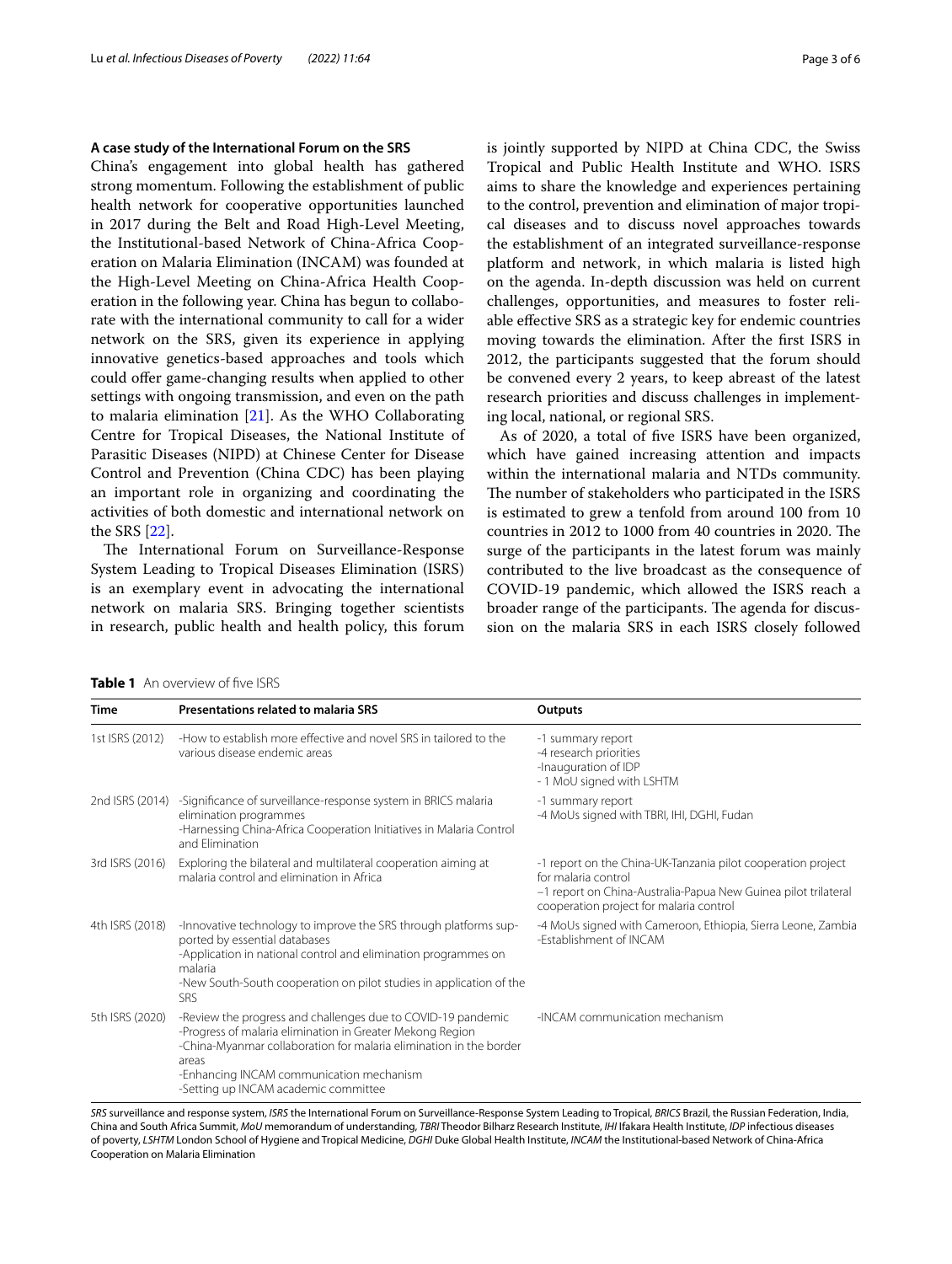the mandates and echoed the initiatives of the important international cooperative channels such as Brazil, the Russian Federation, India, China and South Africa (BRICS) Summit and the Forum on China-Africa Coop-eration, in addition to the regular updates (Table [1\)](#page-2-0). The items on agenda also took consideration of the current global situation such as the COVID-19 pandemic and promptly initiated conversation on how to address the double challenges human faces. Furthermore, the ISRS provided an institution-oriented platform for exchanging ideas and generating new collaborations and partnerships on malaria, through which multiple memoranda of understanding (MoU) have been signed between NIPD at China CDC and its counterparts. Bi-lateral and multilateral international cooperation were also consolidated and expanded, including pilot cooperation projects on malaria control in Tanzania and Papua New Guinea. Scientifc outcomes of the ISRS included publications on the topics of the SRS at the national, regional, and international scale as one of key indicators to promote the control and elimination of tropical diseases. What's more, the Infectious Diseases of Poverty, a unique journal that flls that communication gap between developing and developed countries and encourages research breakthroughs about surveillance and response was frst presented through the ISRS.

### **Discussion**

The ISRS serves as a window to recap the current status of China's malaria SRS, disseminate the latest scientifc and relevant outputs in this feld, as well as identify the urgent challenges in the face of the world. Chinese representatives from multi-sectors including policy makers from the National Health Commission, experts from national and provincial institute of parasitic diseases and other related scientifc research institutes, frontline health workers, universities, enterprises, etc. have been brought together with other partners of the world. On the one hand, whether the national malaria programmes are progressing as planned or whether adjustments in scale are required have been assessed. Moreover, innovative approaches and cutting-edge tools have been introduced and presented through this platform, which allowed professionals in building and running the national malaria SRS on the same page and make informed decisions. Meanwhile under the ISRS, the obstacles to better implementation of the China's malaria SRS were pointed out and possible solutions were discussed and found in a timely manner. In this sense, any efforts from the top to the bottom in China were synergized to safeguard the hard-won success of malaria elimination by focusing the key pillar of the SRS.

The ISRS provides a resource-sharing platform for inspiring an efective cooperation on the SRS between Asia Pacifc and Africa, so as to help partner countries move forward to malaria elimination. Regional collaboration is one of the most important components to facilitate cross-border communication and coordination eforts, to address the transmission foci that cross international boundaries and to resolve common bottlenecks. China's experience and resources in malaria elimination have been shared by such an exchange mechanism, such as the "1-3-7" norm. Being spread and recognized through the ISRS platform, the "1-3- 7" norm has since been adapted or tailored to the local contexts in several country settings in Southeast Asia and Africa, including Myanmar, Cambodia, Tanzania among many others, with promising results yielded. Besides the positive contribution to malaria elimination eforts in partner countries, the ISRS to some extent benefts China in preventing re-establishment of infection diseases. Even after the malaria has been eliminated in China, continued importation of malaria cases may jeopardize China's achievement, posing challenges to the SRS. Therefore, enhanced collaboration and coordination eforts with neighboring countries and Africa are necessary to keep vigilant against potential outbreaks caused by imported cases [[23\]](#page-5-10).

A salient role of the ISRS leading to malaria elimination is to innovate an institution-based network of surveillance and response, building up valuable relationships with potential new members, partners of the forum, and external stakeholders active in the feld of malaria. The goals of malaria control and elimination may never be achieved without a strong involvement of those scientists and support of their institutions. The number of the MoUs between NIPD and institutions from home and abroad throughout the past 8 years has been on the rise, and meanwhile the geographical area and collaboration content have been expanded in an astonishing way as well. The ISRS has demonstrated successful in fostering networking between researchers of diferent disciplines and countries. Key stakeholders such as funding agencies are also fully engaged in the network, where new collaboration and partnership are encouraged. It is the multilateral communication and exchange mechanism on malaria SRS characterized by specialized research institutions that have attracted more actors across the continents and calls for concerted eforts to the cause of malaria eradication.

Compared with the Asia Pacifc Leaders Malaria Alliance, Asia Pacifc Malaria Elimination Network, two existing regional malaria platforms China has joined in, ISRS is the frst international network proposed and initiated by China, with a key focus on developing and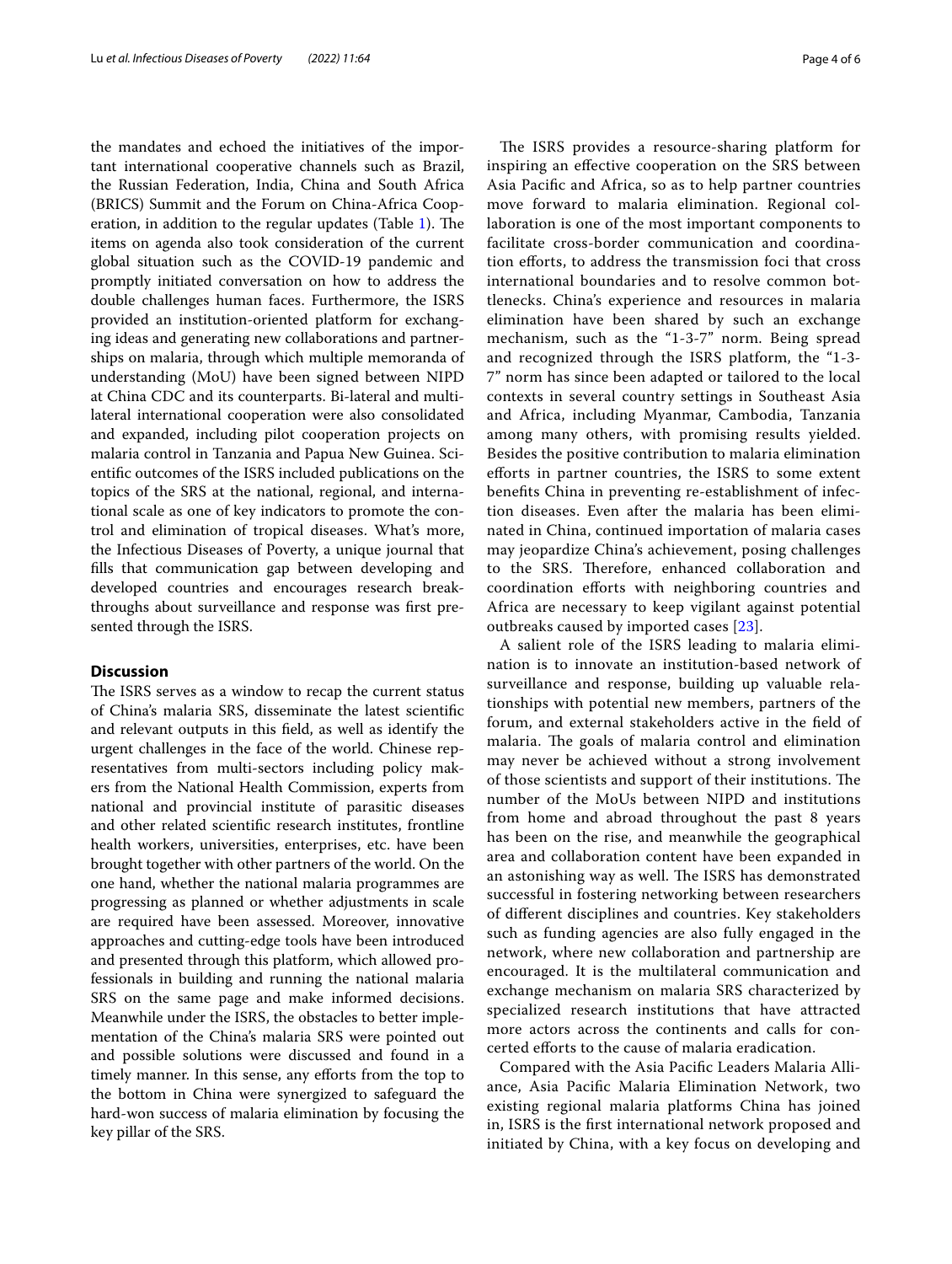coordinating surveillance and response activities. The development of ISRS faces challenges such as setting up a clear organizational structure, building a smooth working mechanism and obtaining long-term fnancial support.

## **Conclusions**

Even though officially awarded malaria-free certification by WHO, China is still at the high stake of imported malaria cases since it borders with the countries with high malaria burden and it has a large migrant worker community which often work in Africa. China could not only rely on a strong domestic malaria SRS to prevent the reestablishment of the disease, but also need a powerful international network. The ISRS led by the institutions from China, Switzerland, and WHO represents a new cooperation mechanism making impacts on the Southeast Asia and Africa, to share the best practices and experiences of the SRS from China, partner countries and the international community, facilitate regional collaboration on joint prevention and control, spawn an institution-based network of surveillance and response. Continued technical and fnancial support is urgently required to sustain the international network on the SRS leading to global malaria elimination including strengthening a well-coordinated communication mechanism, providing an innovation and research exchange platform, and giving full play of interventions and policy recommendations.

#### **Abbreviations**

SRS: Surveillance and response system; WHO: World Health Organization; GTS: Global technical strategy; INCAM: Institutional-based Network of China-Africa Cooperation on Malaria Elimination; CDC: Chinese Center for Disease Control and Prevention; ISRS: International Forum on Surveillance-Response System Leading to Tropical Diseases Elimination; NIPD: National Institute of Parasitic Diseases; BRICS: Brazil, the Russian Federation, India, China and South Africa Summit.

#### **Acknowledgements**

We thank all the colleagues for their contributions to the development of the ISRS.

#### **Author contributions**

SL, LH and LD were major contributors in writing the manuscript. SL drafted the manuscript and reviewed relevant development of the fve ISRS. LH and LD reviewed China's malaria control and elimination progress and practices on RSR. All authors read and approved the fnal manuscript.

#### **Funding**

This work was supported by China-Africa cooperation project on malaria control under the project (No. 2020-C4-0002-3) and the programme of the Chinese Center for Tropical Diseases Research (No. 131031104000160004) and Bill & Melinda Gates Foundation: (No. INV-018913 and No, INV-009832).

#### **Availability of data and materials**

The datasets during and/or analysed during the current study available from the corresponding author on reasonable request.

#### **Declarations**

**Ethics approval and consent to participate** Not applicable.

**Consent for publication** Not applicable.

#### **Competing interests**

The authors declare that they have no competing interests.

#### **Author details**

<sup>1</sup> Chinese Center for Disease Control and Prevention (Chinese Center for Tropical Diseases Research), NHC Key Laboratory of Parasite and Vector Biology, WHO Collaborating Centre for Tropical Diseases, National Center for International Research On Tropical Diseases, National Institute of Parasitic Diseases, Shanghai 200025, China. <sup>2</sup> Pudong New Area Center for Disease Control and Prevention and Pudong Institute of Preventive Medicine, Fudan University, Pudong New Area, Shanghai 200136, China. <sup>3</sup> School of Global Health, Chinese Center for Tropical Diseases Research, Shanghai Jiao Tong University School of Medicine, Shanghai 200025, China. <sup>4</sup> State Key Laboratory of Genetic Engineering, Ministry of Education Key Laboratory for Biodiversity Science and Ecological Engineering, Ministry of Education Key Laboratory of Contemporary Anthropology, Department of Infectious Diseases, School of Life Science, Huashan Hospital, Fudan University, Shanghai 200433, China.

Received: 1 December 2021 Accepted: 20 May 2022 Published online: 04 June 2022

#### **References**

- <span id="page-4-0"></span>1. Feachem RGA, Chen I, Akbari O, Bertozzi-Villa A, Bhatt S, Binka F, et al. Malaria eradication within a generation: ambitious, achievable, and necessary. Lancet. 2019;394(10203):1056–112.
- <span id="page-4-1"></span>2. World Health Organization. World malaria report 2021. Geneva: World Health Organization; 2021.
- <span id="page-4-2"></span>3. Partnership RBM. Action and Investment to Defeat Malaria 2016–2030: For a Malaria-Free World (2015). [https://www.mmv.org/newsroom/publi](https://www.mmv.org/newsroom/publications/action-and-investment-defeat-malaria-2016-2030-aim-malaria-free-world) [cations/action-and-investment-defeat-malaria-2016-2030-aim-malaria](https://www.mmv.org/newsroom/publications/action-and-investment-defeat-malaria-2016-2030-aim-malaria-free-world)[free-world.](https://www.mmv.org/newsroom/publications/action-and-investment-defeat-malaria-2016-2030-aim-malaria-free-world) [Accessed July 13, 2015].
- <span id="page-4-3"></span>4. Tanner M, de Savigny D. Malaria eradication back on the table. Bull World Health Organ. 2008;86(2):82.
- <span id="page-4-4"></span>5. World Health Organization. Global technical strategy for malaria 2016–2030(2020). [https://www.who.int/publications/i/item/9789241564](https://www.who.int/publications/i/item/9789241564991) [991.](https://www.who.int/publications/i/item/9789241564991) [Accessed May 1, 2015].
- <span id="page-4-5"></span>6. Zawawi A, Alghanmi M, Alsaady I, Gattan H, Zakai H, Couper K. The impact of COVID-19 pandemic on malaria elimination. Parasite Epidemiol Control. 2020;11: e00187. [https://doi.org/10.1016/j.parepi.2020.e00187.](https://doi.org/10.1016/j.parepi.2020.e00187)
- <span id="page-4-6"></span>7. Zhou XN, Bergquist R, Tanner M. Elimination of tropical disease through surveillance and response. Infect Dis Poverty. 2013;2(1):1.
- <span id="page-4-7"></span>8. Cao J, Sturrock HJ, Cotter C, Zhou S, Zhou H, Liu Y, Tang L, Gosling RD, Feachem RG, Gao Q. Communicating and monitoring surveillance and response activities for malaria elimination: China's "1-3-7" strategy. PLoS Med. 2014;11(5): e1001642. [https://doi.org/10.1371/journal.pmed.10016](https://doi.org/10.1371/journal.pmed.1001642) [42](https://doi.org/10.1371/journal.pmed.1001642).
- <span id="page-4-8"></span>9. Hao YW, Wang Q, Cao CL, Tian T, Zhu ZL, Xu J, Zhou S, Wu W, Chen Y, Zhang Y, Chen JX, Li SZ, Xiao N, Zhou XN. Construction and application of surveillance and response systems for parasitic diseases in China, led by NIPD-CTDR. Adv Parasitol. 2020;110:349–71.
- <span id="page-4-9"></span>10. MEASURE Evaluation. Surveillance, Monitoring, and Evaluation of Malaria Programs: Online Course. Chapel Hill, NC, USA University of North Carolina, (2020). [https://www.measureevaluation.org/resources/publications/](https://www.measureevaluation.org/resources/publications/ms-20-184.html) [ms-20-184.html](https://www.measureevaluation.org/resources/publications/ms-20-184.html) [Accessed August 13, 2015].
- <span id="page-4-10"></span>11. World Health Organization. Global technical strategy for malaria 2016–2030, 2021 update (2021). [https://www.who.int/publications/i/](https://www.who.int/publications/i/item/9789240031357) [item/9789240031357](https://www.who.int/publications/i/item/9789240031357) [Accessed July 19, 2021].
- <span id="page-4-11"></span>12. Feng J, Li Z, Fang H, Yin JH, Hong T, Xia ZG, Zhou SS, Ning X, Zhou XN. Ready for malaria elimination: zero indigenous case reported in the People's Republic of China. Malar J. 2018;17(1):315.